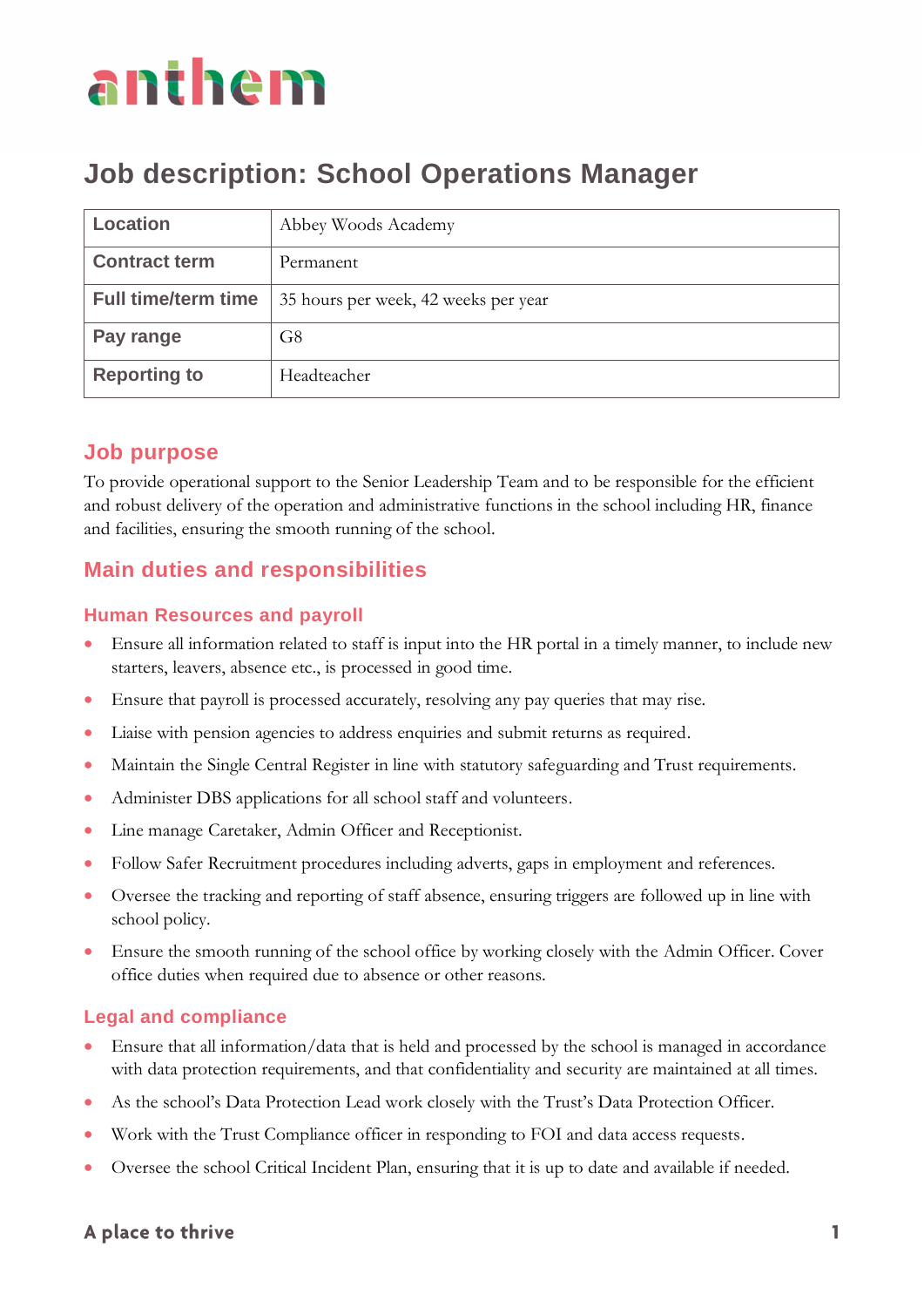- Oversee the school website in conjunction with the Admin Officer and Anthem.
- Prepare for and take part in Safeguarding Audits.
- Advise on the implementation of policies and ensure the school remains Ofsted and Anthem compliant, bringing any issues to the attention of the Headteacher/SLT; ensure relevant policies are distributed to relevant staff.
- Complete the annual School Workforce Census and work with the Admin Officer ensuring Pupil Census is accurate.
- Monitor staff training on e-learning portal, analyse gaps and share findings with relevant staff.

#### **Premises**

- Assist and advise the Headteacher as the Responsible person for Health and Safety on the school site, ensuring that all relevant staff have up to date training.
- Ensure the school is clean, tidy and compliant with Health and Safety regulations, including regular checks.
- Respond to recommendations from Health and Safety audits and reviews and escalate incidents to the Anthem central team and ensure Risk Assessments are current.
- Ensure contractors on the school site are properly managed including checking DBS and insurances are in place.
- Work with the Caretaker to manage day to day maintenance and repairs across the site.
- Work with Anthem Property Management on maintenance and capital projects relating to the school site.

#### FINANCE AND PROCUREMENT

- Lead on operational finance matters in the school.
- Ensure financial transactions are processed in a timely and accurate way and comply with the requirements of the Anthem Finance Handbook.
- Oversee income ensuring that all that is due is received.
- Assist in preparation for school financial audits.
- Ensure purchasing arrangements comply with the Anthem Procurement policy and that all agreements for the supply of goods and services to the school are appropriately managed and continue to provide value for money.
- Maintain the school contracts register and risk register.
- Oversee lettings on school premises in accordance with the Anthem Lettings policy.

#### **General**

- Work closely with Anthem central team staff as required.
- Demonstrate commitment to and actively promote all school and trust policies and procedures.

#### A place to thrive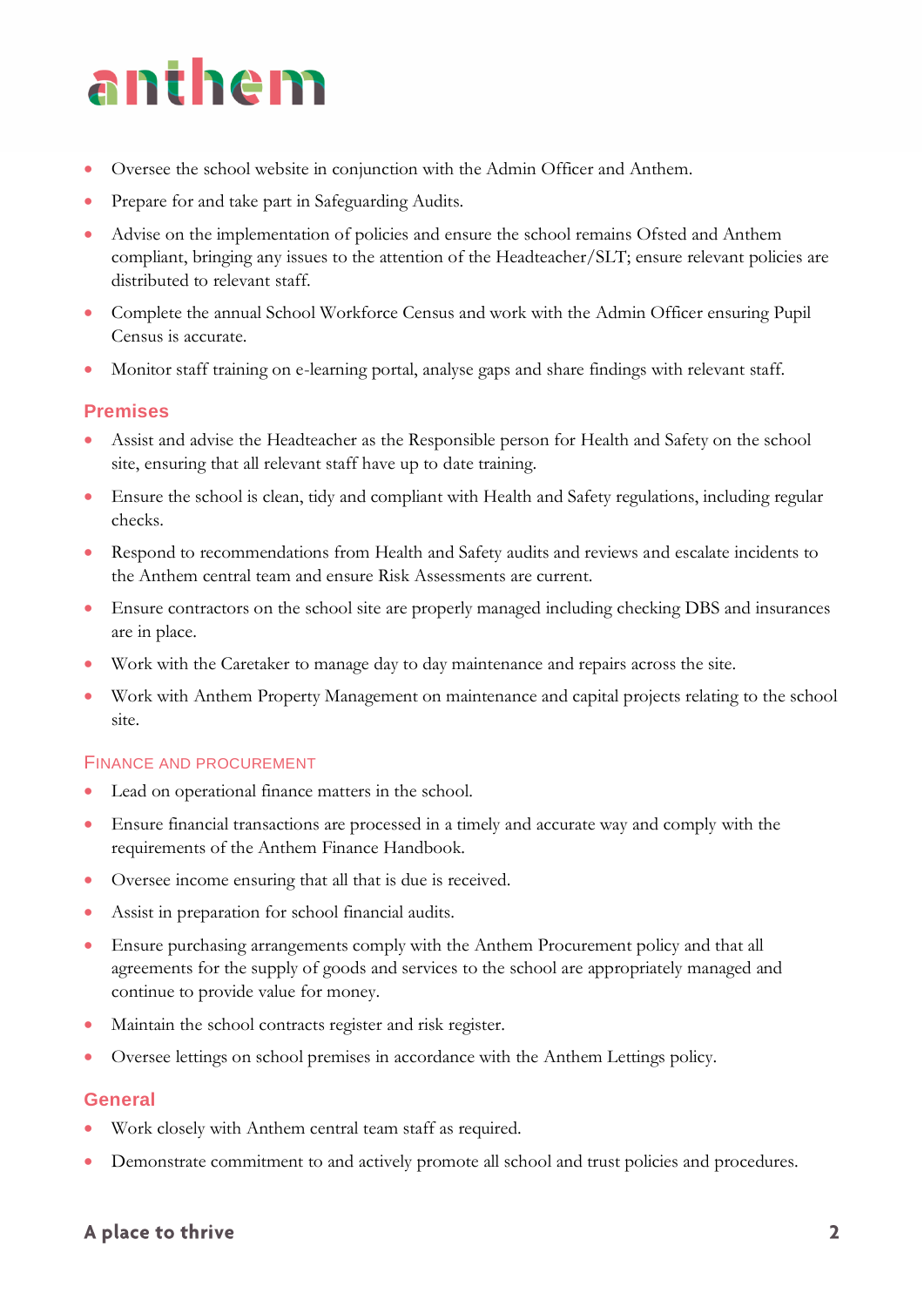- Work with the Admin Officer to positively market the school and seek opportunities to promote the work and ethos of the school within the local community and to internal and external stakeholders.
- Relate well to all members of the school community.
- Ensure promotion and support of Equal Opportunities.
- Carrying out any other reasonable duty as requested by the Headteacher.

*These duties and responsibilities should be regarded as neither exhaustive nor exclusive as the post holder may be required to undertake other reasonably determined duties and responsibilities commensurate with the grading of the post.* 

*The Trust is committed to safeguarding and promoting the welfare of children and young people and expects all staff to share this commitment.*